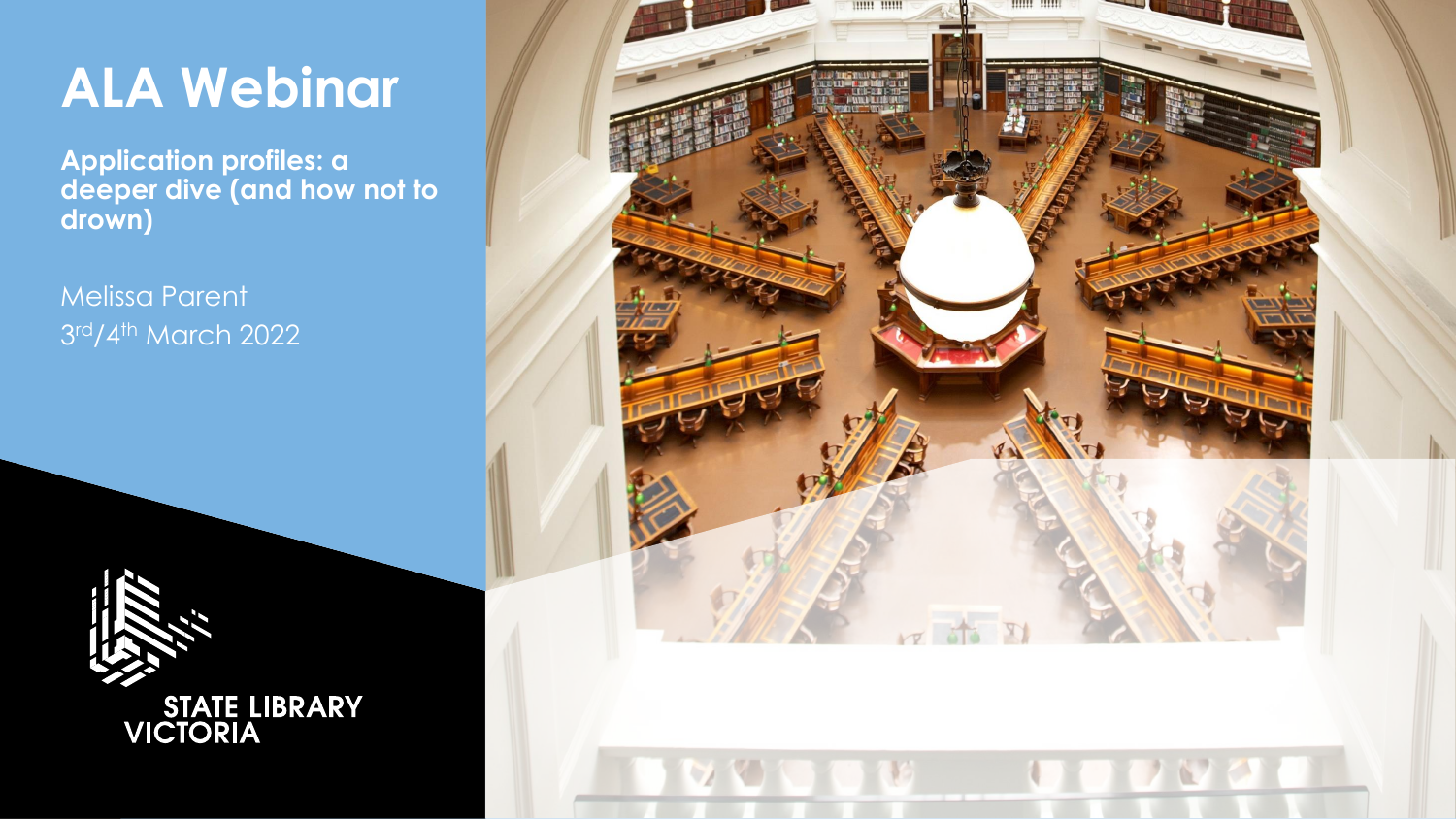## **Outline**

#### **Key information**

o Application profile basics

o Getting started

o Refocusing

#### o General advice

### **Whirlpools**

- ➢ Entity based APs?
- ➢ Coherent & minimum description

➢ Your implementation scenario

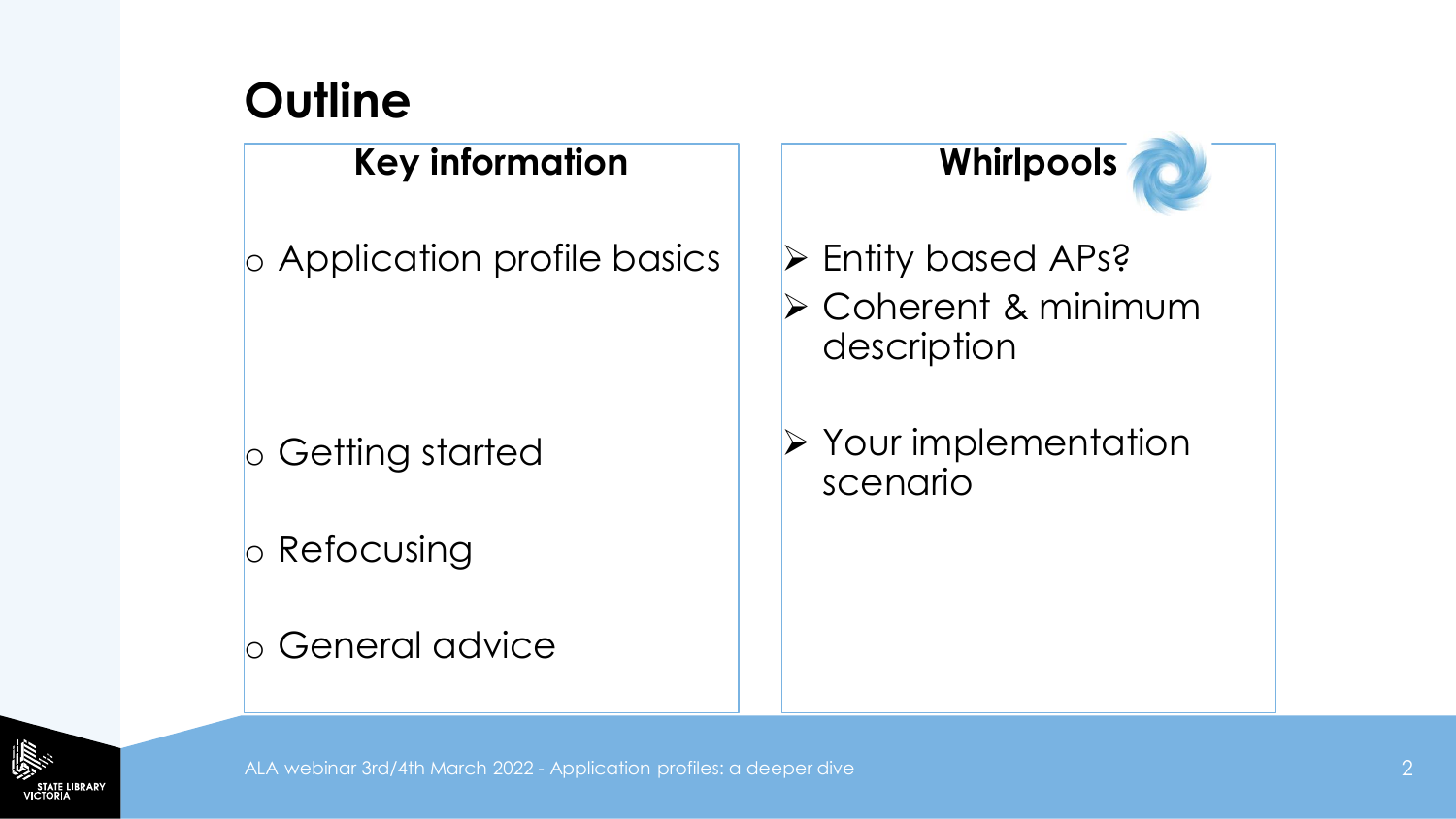## **Application profile basics**

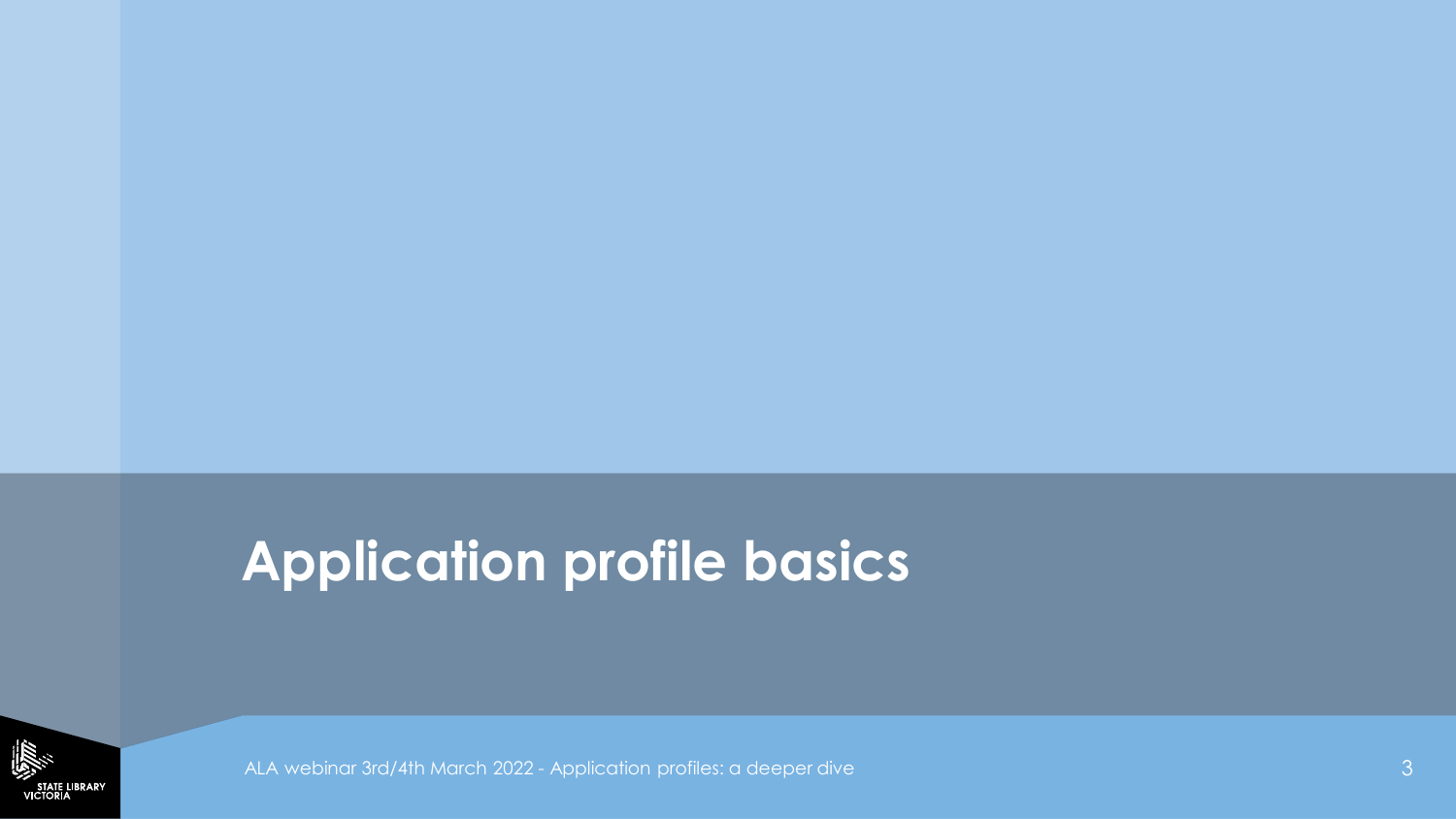## **Guidance > Application Profiles specifications**

- o **The RDA entities that may be included & their repeatability**
- 
- o **The RDA elements that may be included & their repeatability**
- o **Minimum description requirements must be met**



- o **Recording method per element**
- o **Vocabulary Encoding Scheme and/or String Encoding Scheme per element \***
- o **Transcription method per element \***

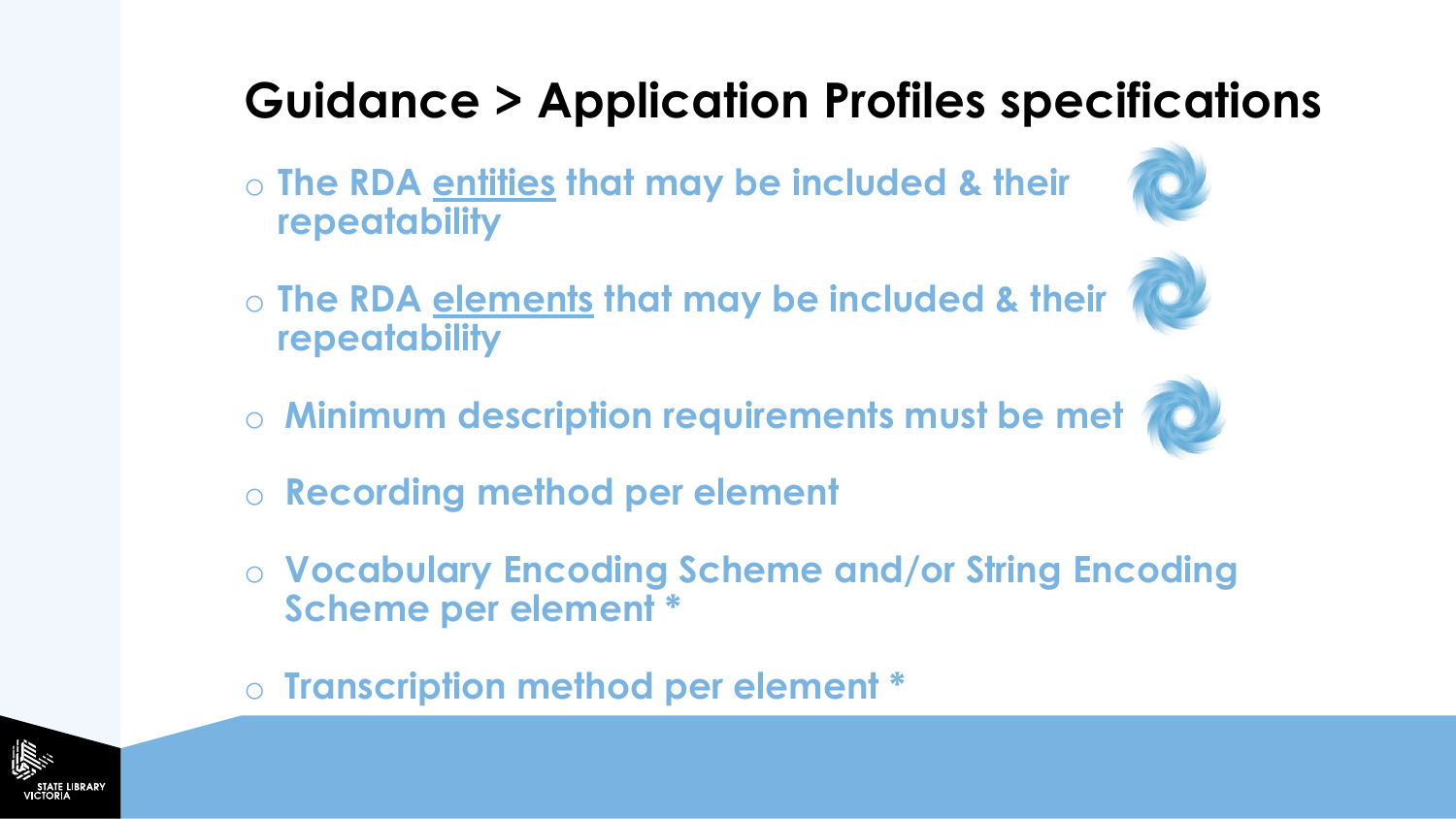### **Coherent and minimum description**

Guidance > Resource description > Coherent description of an information resource

#### Coherent description of an information resource

#### Resource entity relationships for constructing a coherent

#### description

A coherent description of an information resource is formed by relating the descriptions of its Work, Expression, Manifestation, and Item entities using the following relationship elements:

- An item is related to its manifestation using Item: manifestation exemplified  $\frac{1}{2}$
- A manifestation is related to its item using Manifestation: exemplar of manifestation →
- A manifestation is directly related to its work using Manifestation: work manifested -
- A manifestation is related to its expression using Manifestation: expression manifested →
- An expression is related to its manifestation using Expression: manifestation of expression  $\frac{1}{2}$
- An expression is related to its work using Expression: work expressed  $\frac{1}{2}$
- A work is related to its expression using Work: expression of work  $\frac{1}{2}$
- . A work is directly related to its manifestation using Work: manifestation of work

#### Minimum description of a manifestation

A minimum description of a manifestation must include the following set of elements:

• Manifestation: appellation of manifestation > ○ or Manifestation: title of manifestation → ■ or Manifestation: title proper → o or Manifestation: access point for manifestation > ■ or Manifestation: authorized access point for manifestation • ○ or Manifestation: identifier for manifestation → • Manifestation: expression manifested  $\frac{1}{2}$  with a value of: ○ Expression: appellation of expression → ■ or Expression: title of expression → ■ or Expression: preferred title of expression → • or Expression: access point for expression > ■ or Expression: authorized access point for expression → ■ or Expression: identifier for expression → o or IRI for an expression • or Manifestation: work manifested  $\frac{1}{2}$  with a value of: ○ Work: appellation of work 通 ■ or Work: title of work → ■ or Work: preferred title of work → ■ or Work: access point for work → ■ or Work: authorized access point for work → ■ or Work: identifier for work → o or IRI for a work

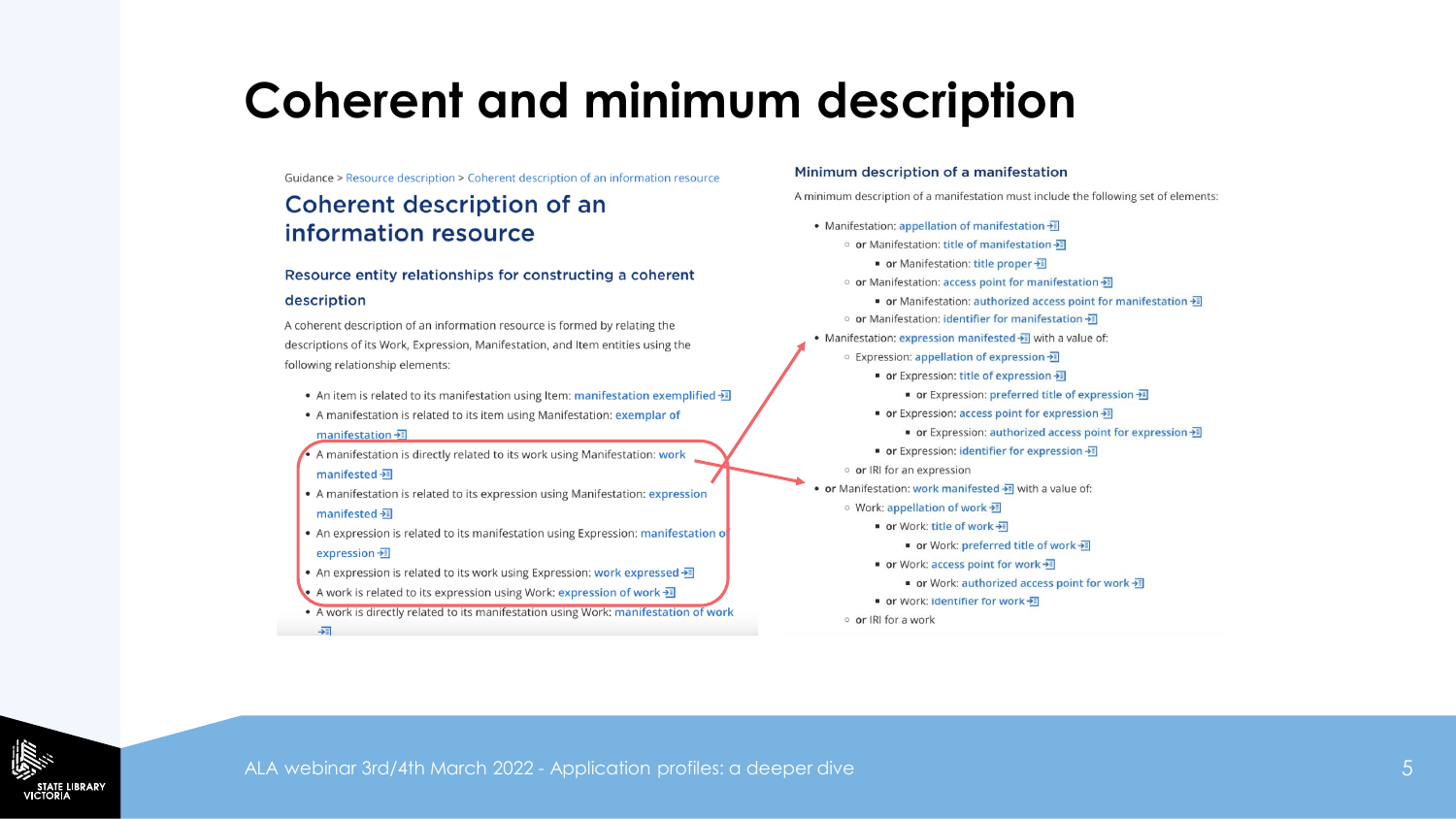

### *The RDA entities that may be included & repeatability*

Scenario C – AP work will be good enough

Non-MARC Implementations – AP work must be more considered

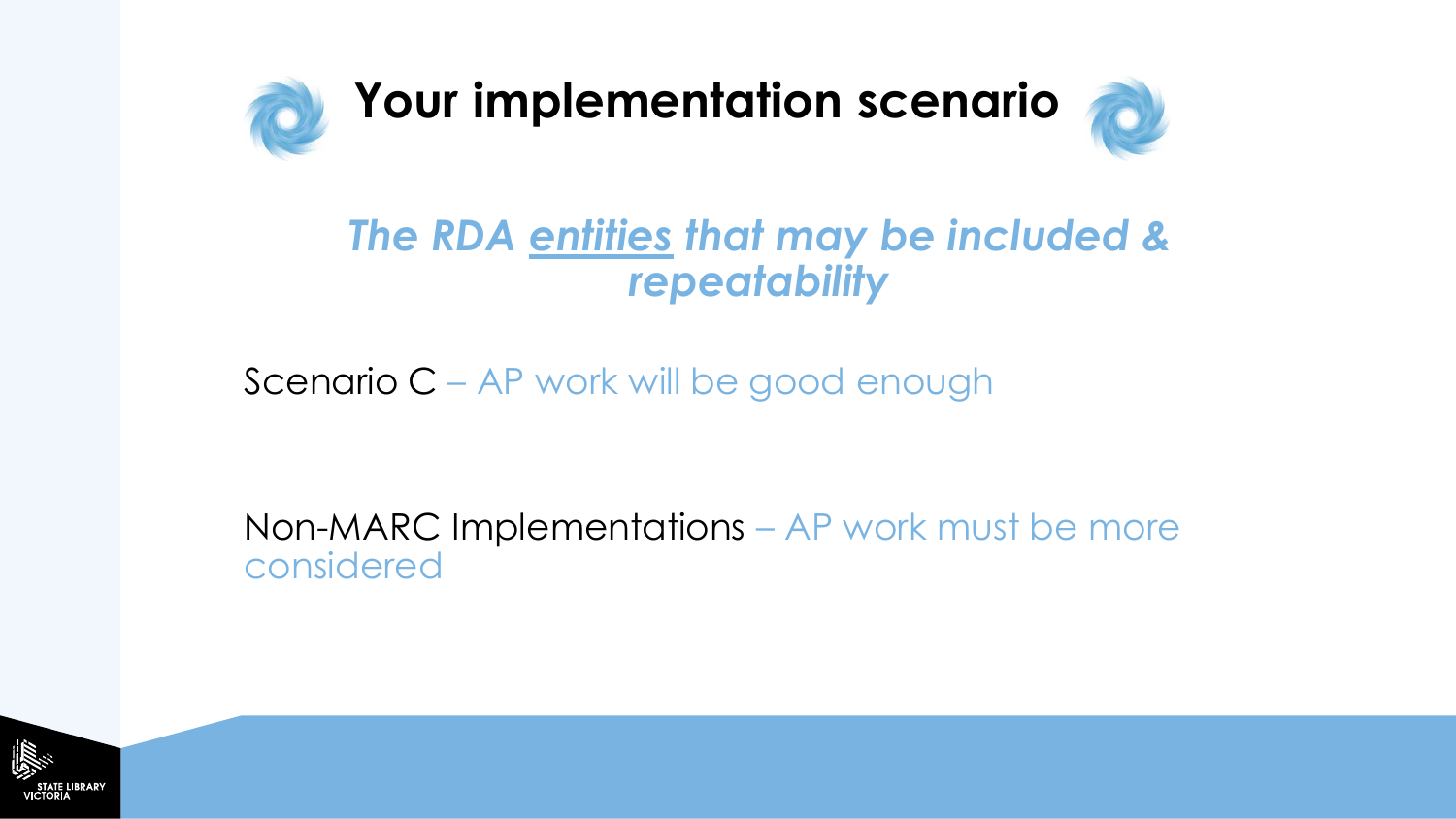

#### *The RDA elements that may be included & their repeatability*

Scenario C – repeatability according to MARC or according to RDA?

Non-MARC implementations – AP work will be good enough \*

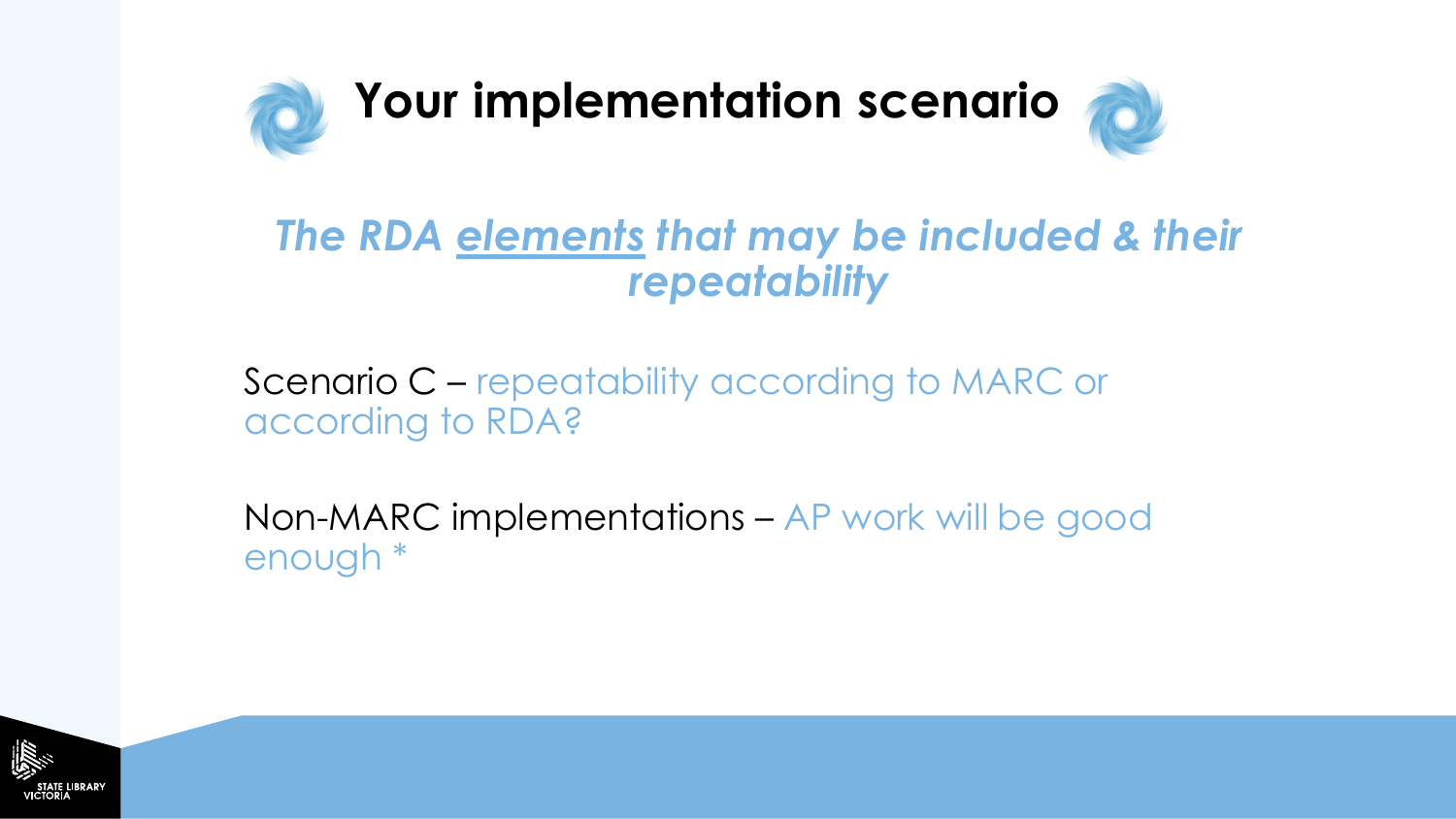## **Minimum description requirements must be met**



#### Scenario C

| format type | Toolkit label             | Curie       | domain        | range | Min     | Max  | MARC alignment | occurence minimum (M,<br>MA, O) |
|-------------|---------------------------|-------------|---------------|-------|---------|------|----------------|---------------------------------|
| 01, monos   | appellation of expression | rdae:P20311 | Expression    | Nomen | $\circ$ | $1+$ |                | MA                              |
| 01, monos   | appellation of work       | rdaw:10329  | Work          | Nomen | $\circ$ | $1+$ |                | MA                              |
| 01. monos   | title proper              | rdam:P30156 | Manifestation | Nomen |         |      | $245$ \$a      | M                               |

#### o No MARC alignment

- o Dumbing up limitations of machine applications
	- Define narrower elements?

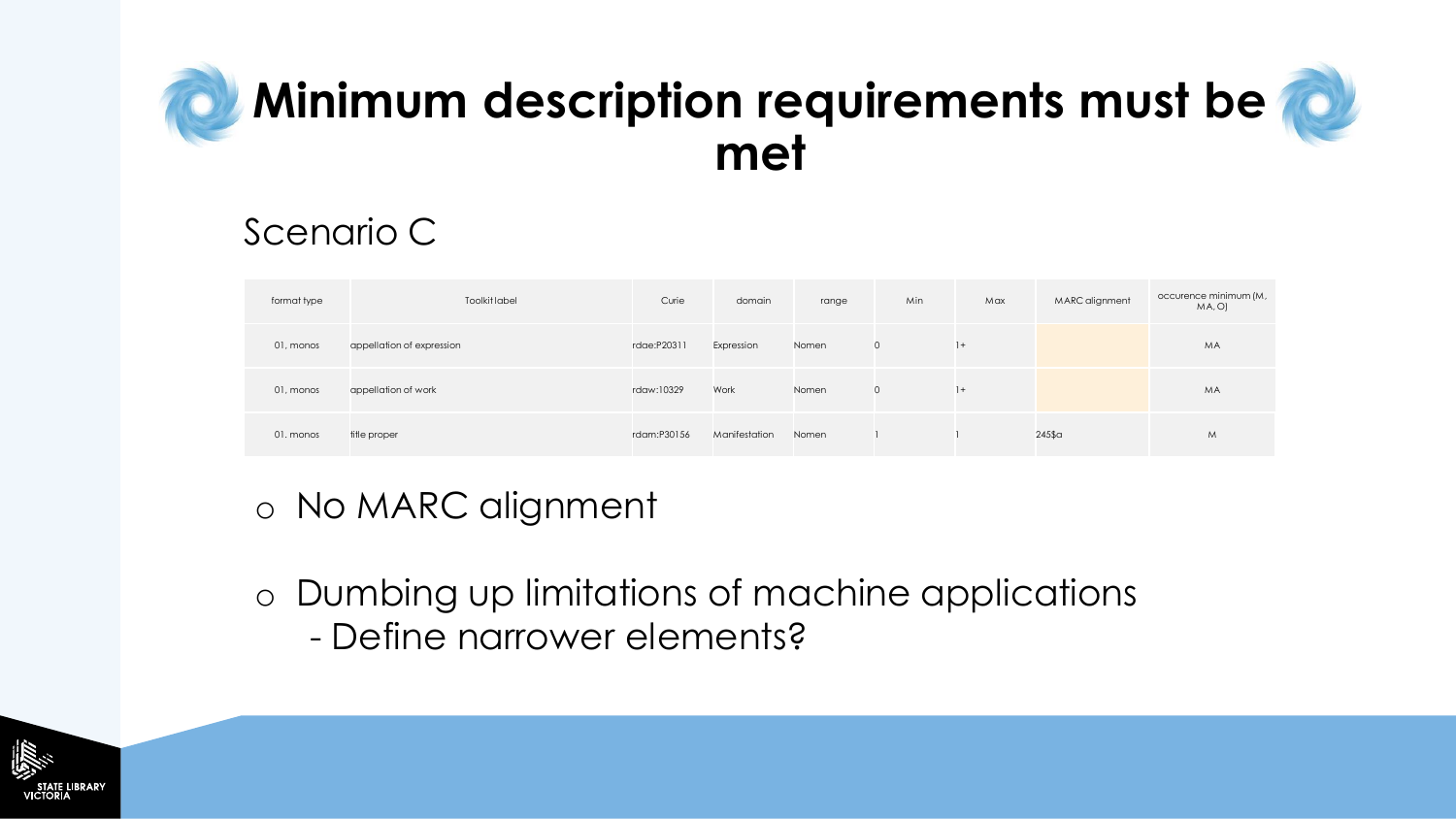## **Getting started**

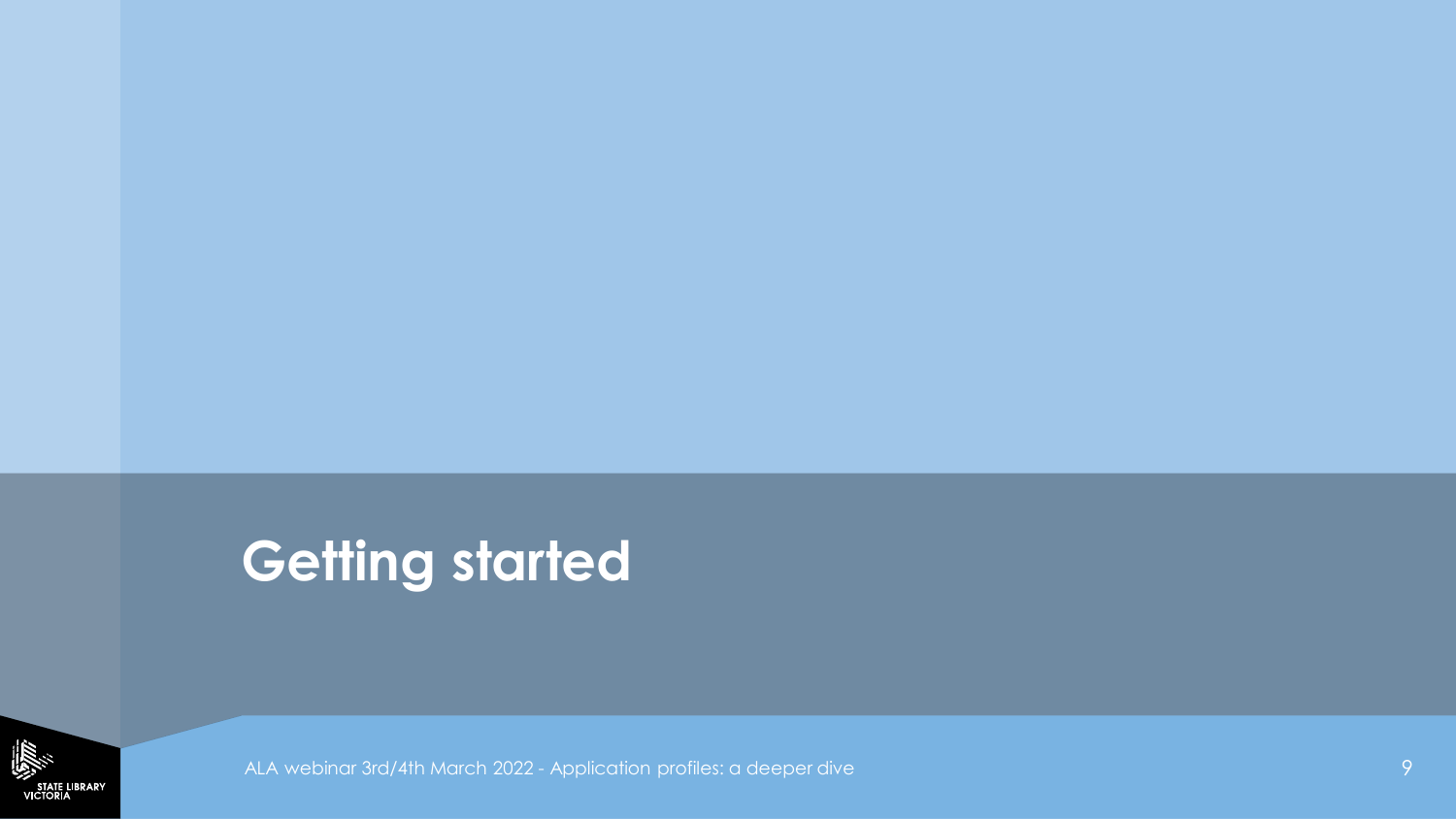## **All implementation scenarios**

**1. Consult current application profiles governing your intended metadata environment**

**2. Map elements to new RDA elements** 

**3. Decide: format-based or entity-based APs** 

**4. Test with practitioners**

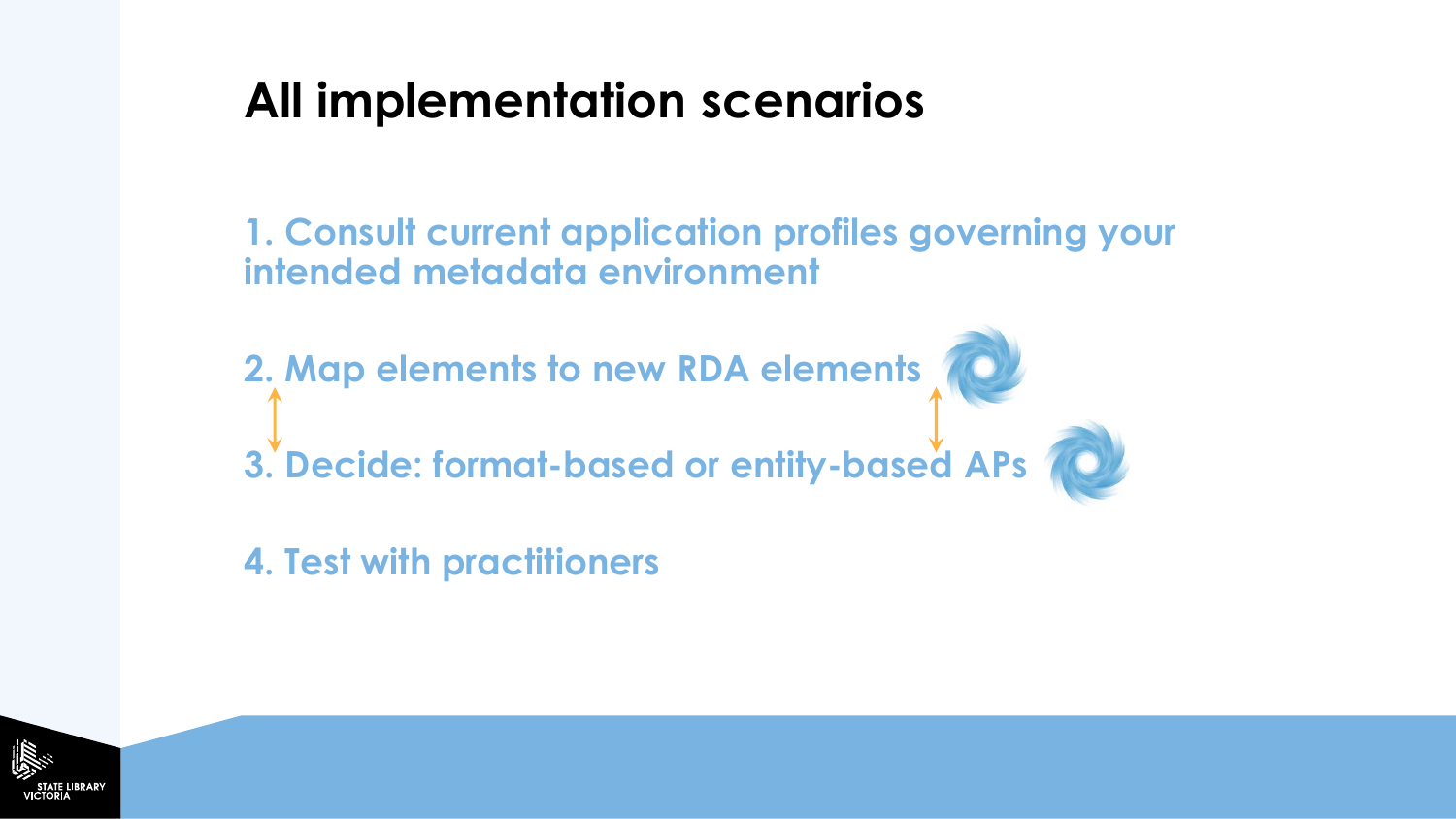



#### **Some elements have been redefined**

- **Scale**
- Expression: scale
- Expression: scale designation
- Expression: additional scale information
- Expression: horizontal scale of cartographic content
- Expression: vertical scale of cartographic content

#### **Use element scope and definition to choose AP elements**

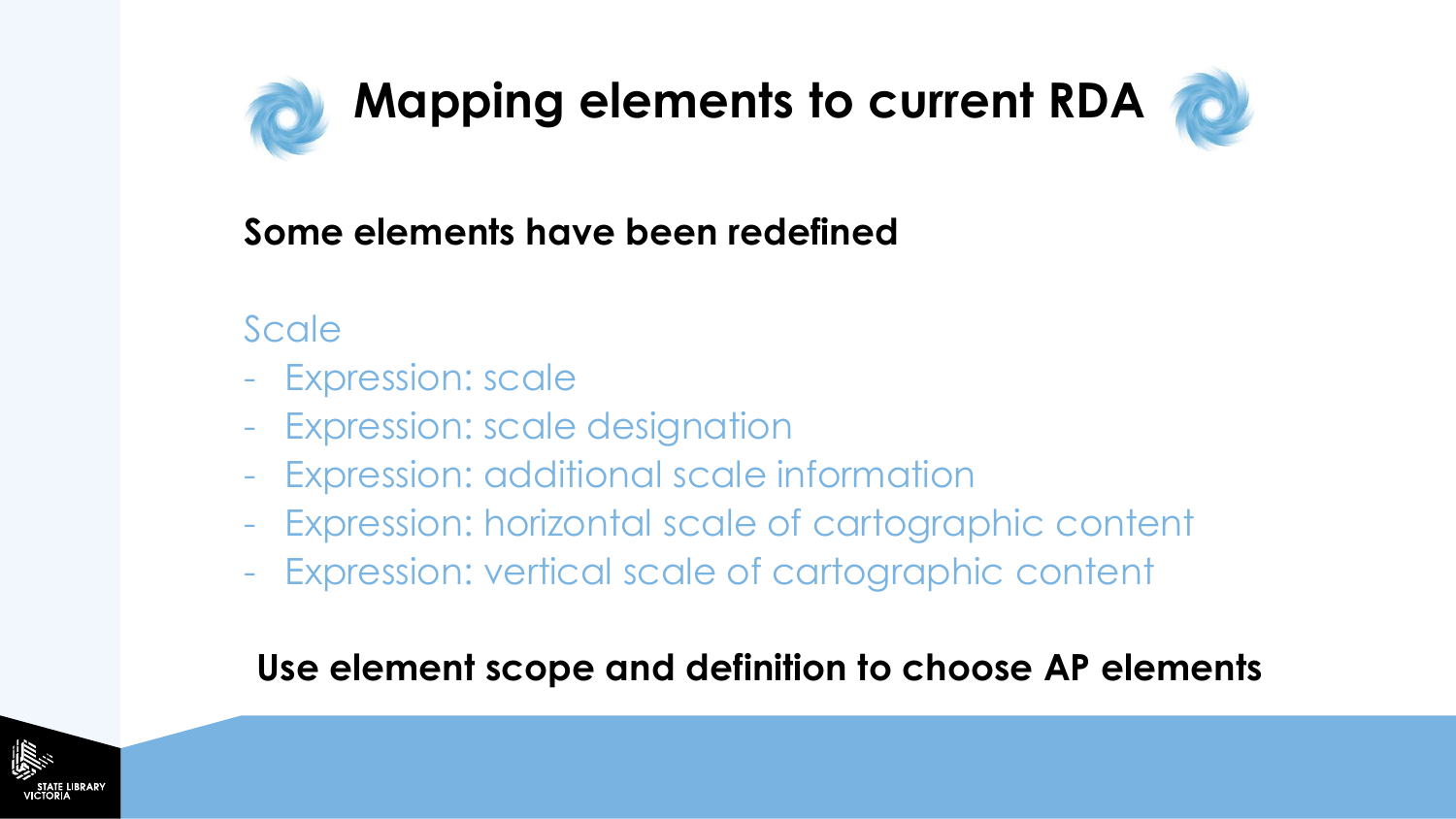

### **What does this mean for your application profile work? Recording**

Record this element as a value of Place: appellation of place  $\frac{1}{2}$  or as an IRI.

Record this element as a value of Agent: appellation of agent  $\frac{1}{2}$  or as an IRI.

Record this element as a value of Timespan: appellation of timespan  $\frac{1}{2}$  or as an IRI.

Record this element as a value of a Nomen: nomen string  $\frac{1}{2}$  or as an instance of a Nomen  $\frac{1}{2}$ .

#### → **Recording method decision at the element**

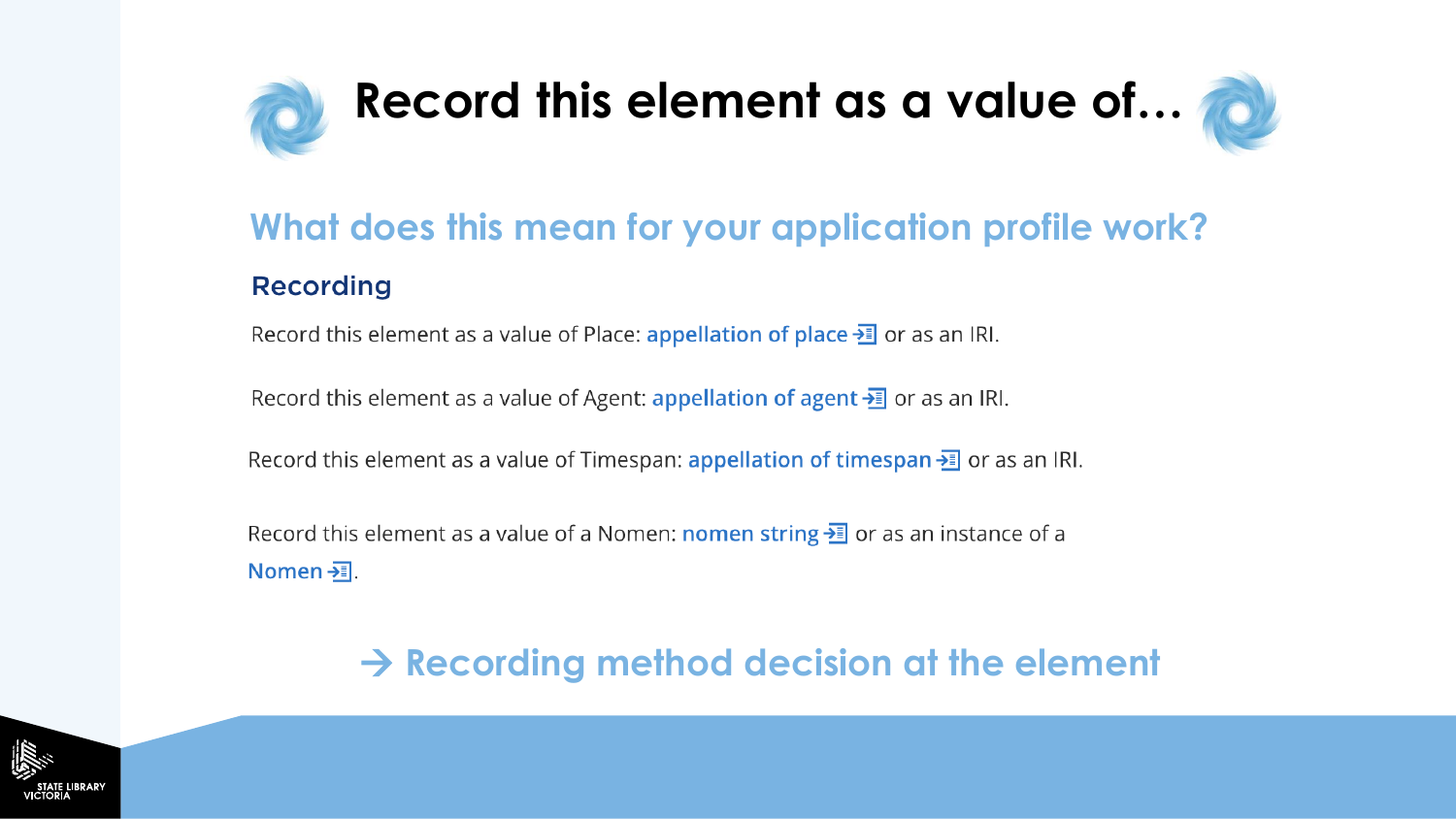

## **Yo Format or entity-based APs?**



#### **Format-based pros:**

#### **Format-based cons:**

- + Narrow focus on elements particular to a format
- + Creates a snapshot of elements
- + Easier to conceptualize

- Echoes of AACR

- Duplication of AP development work
- What about non-WEMI entities?

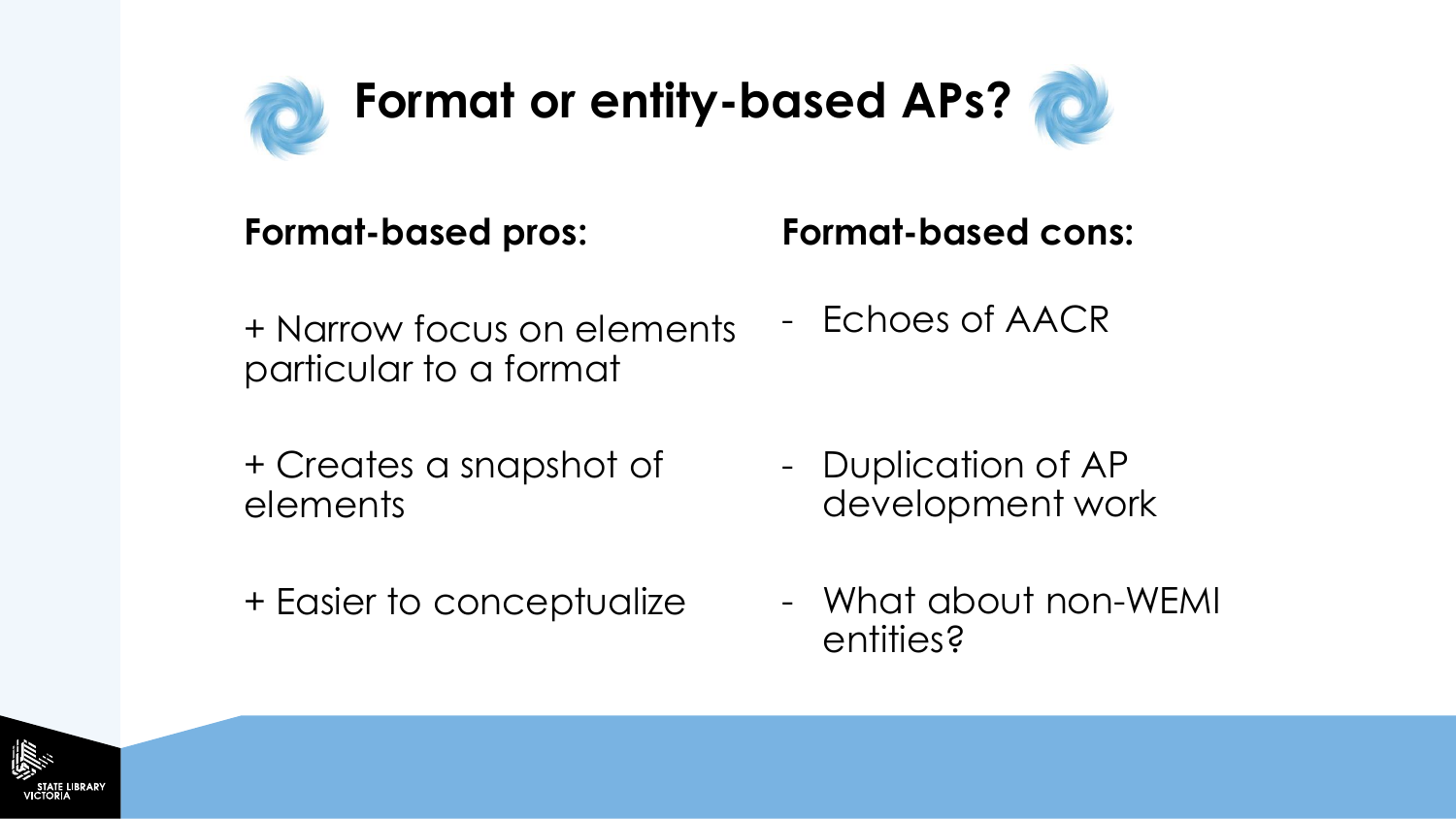

## **A challenge for any AP developer**

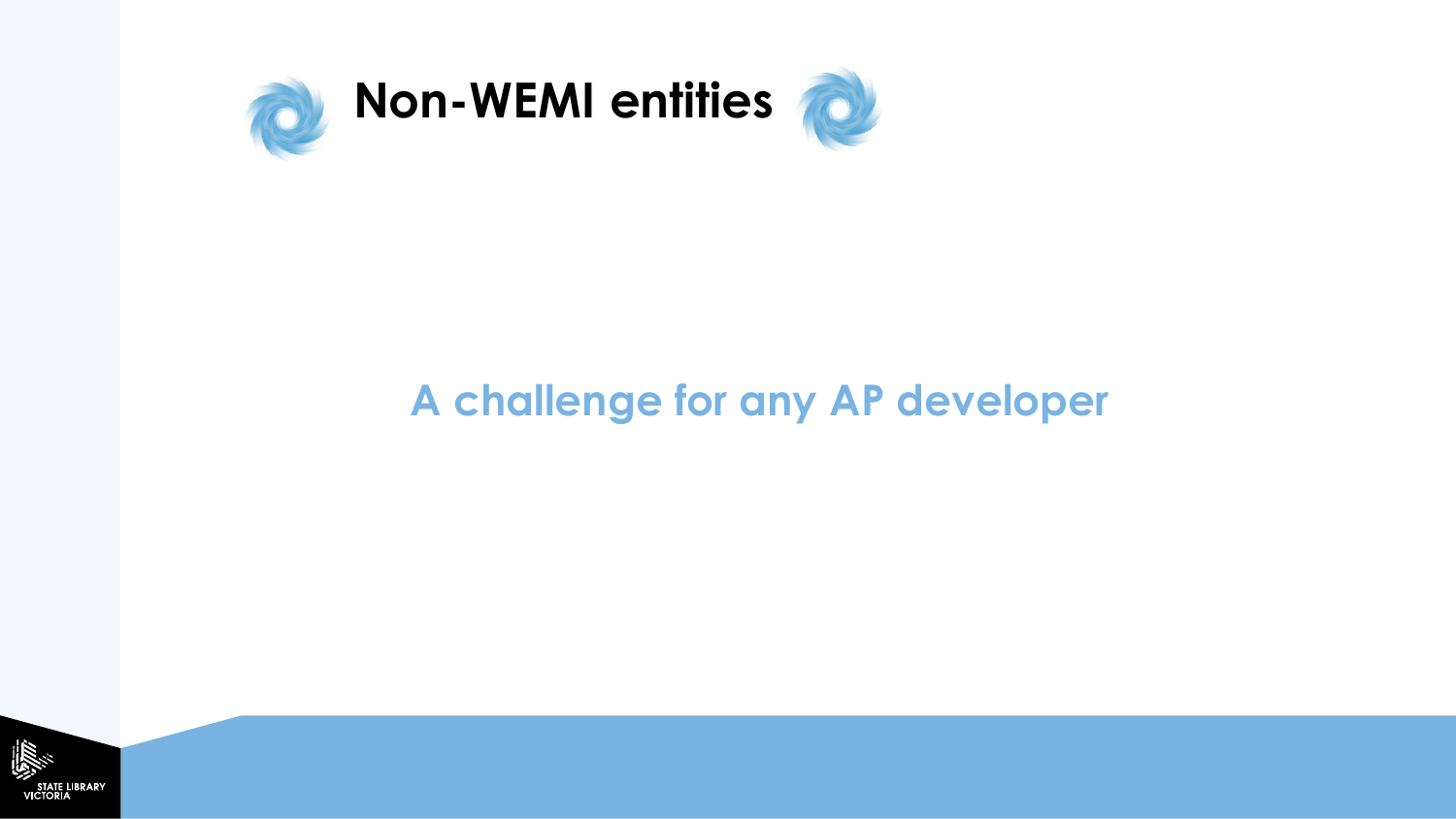## **Refocusing**

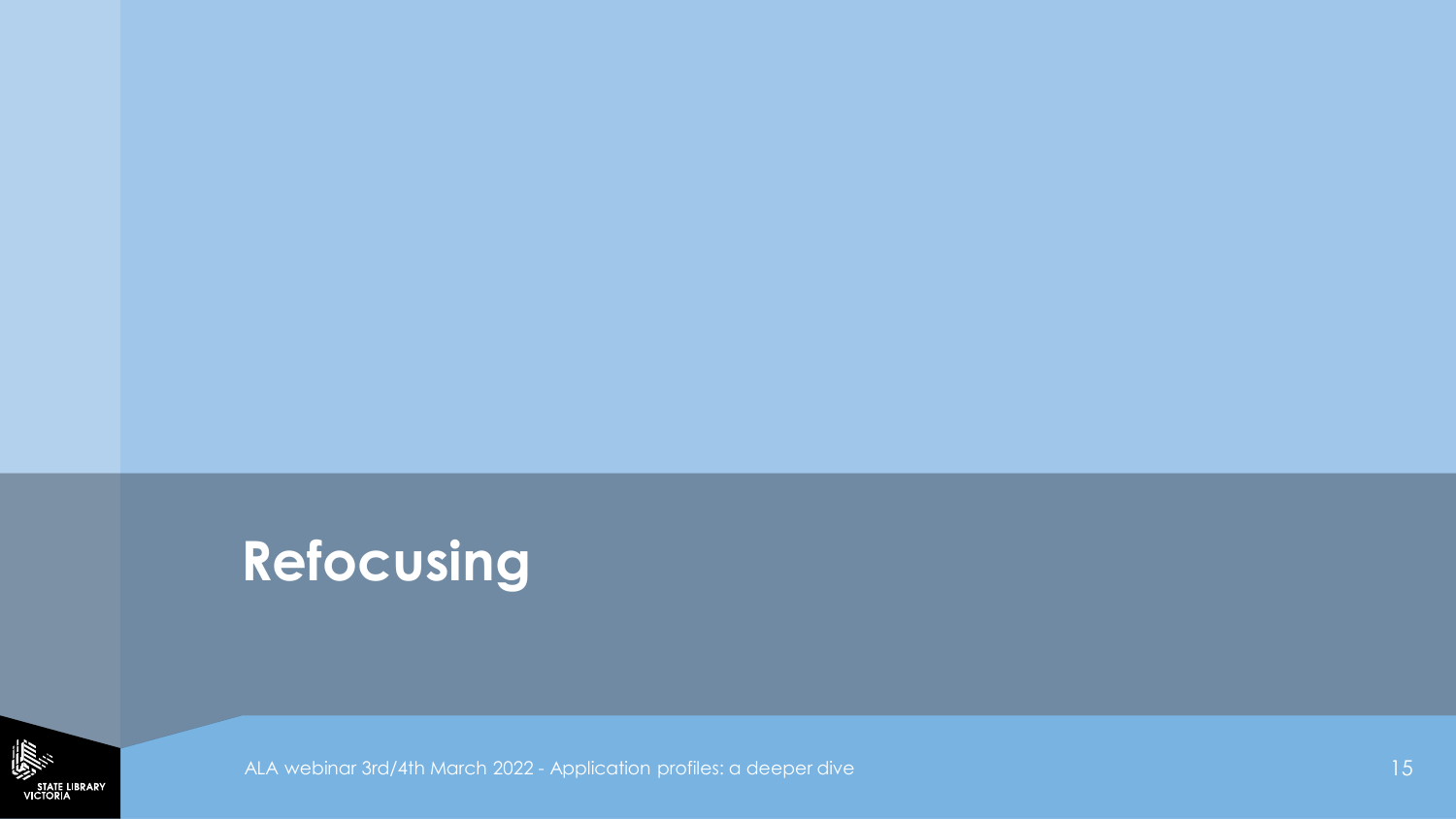

- **Is your implementation scenario clear?**
- **In scenario C, have you decided how to handle repeatability?**
- **Are you grappling with 'Record X as a value of...?**
- **Are you grappling with non-WEMI elements?**
- **Are you using the right tools?**

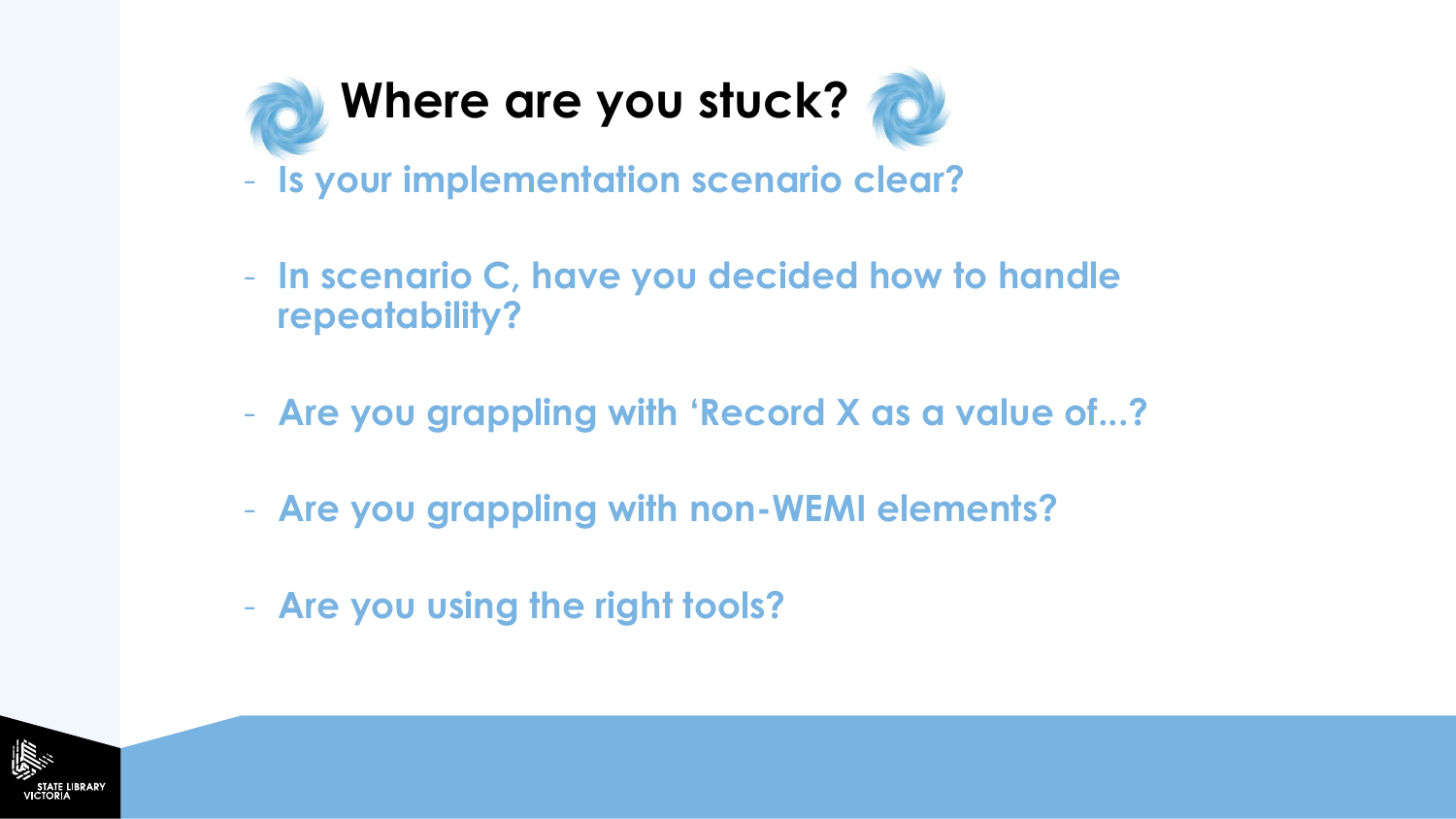## **General advice**

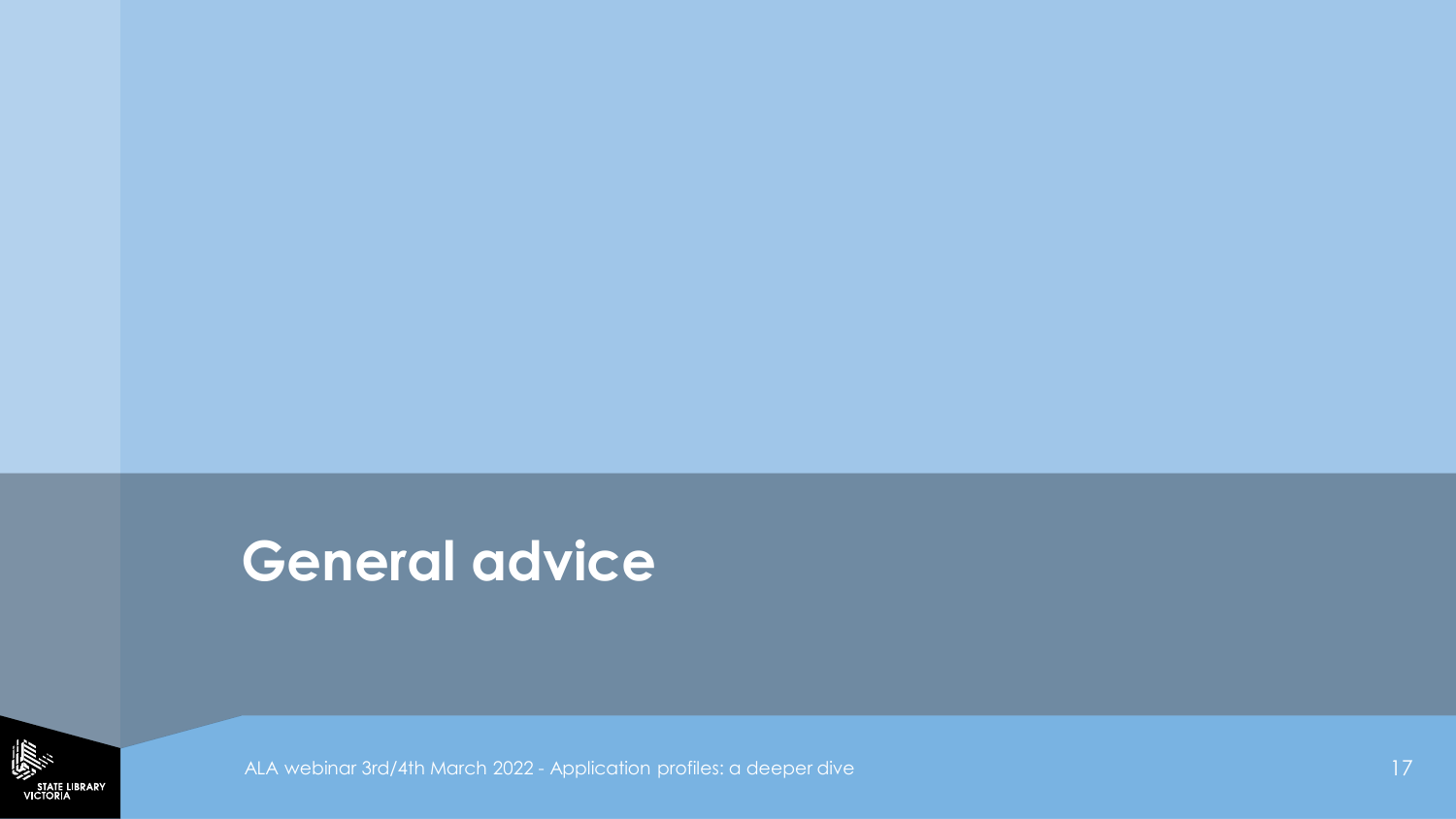## **Really general advice!**

- **Trust yourself and/or your cataloguers**
- **Give yourself time to get it wrong and then refine**
- **Excel is your go-to tool**
- **Look for APs in the Toolkit in the coming months**